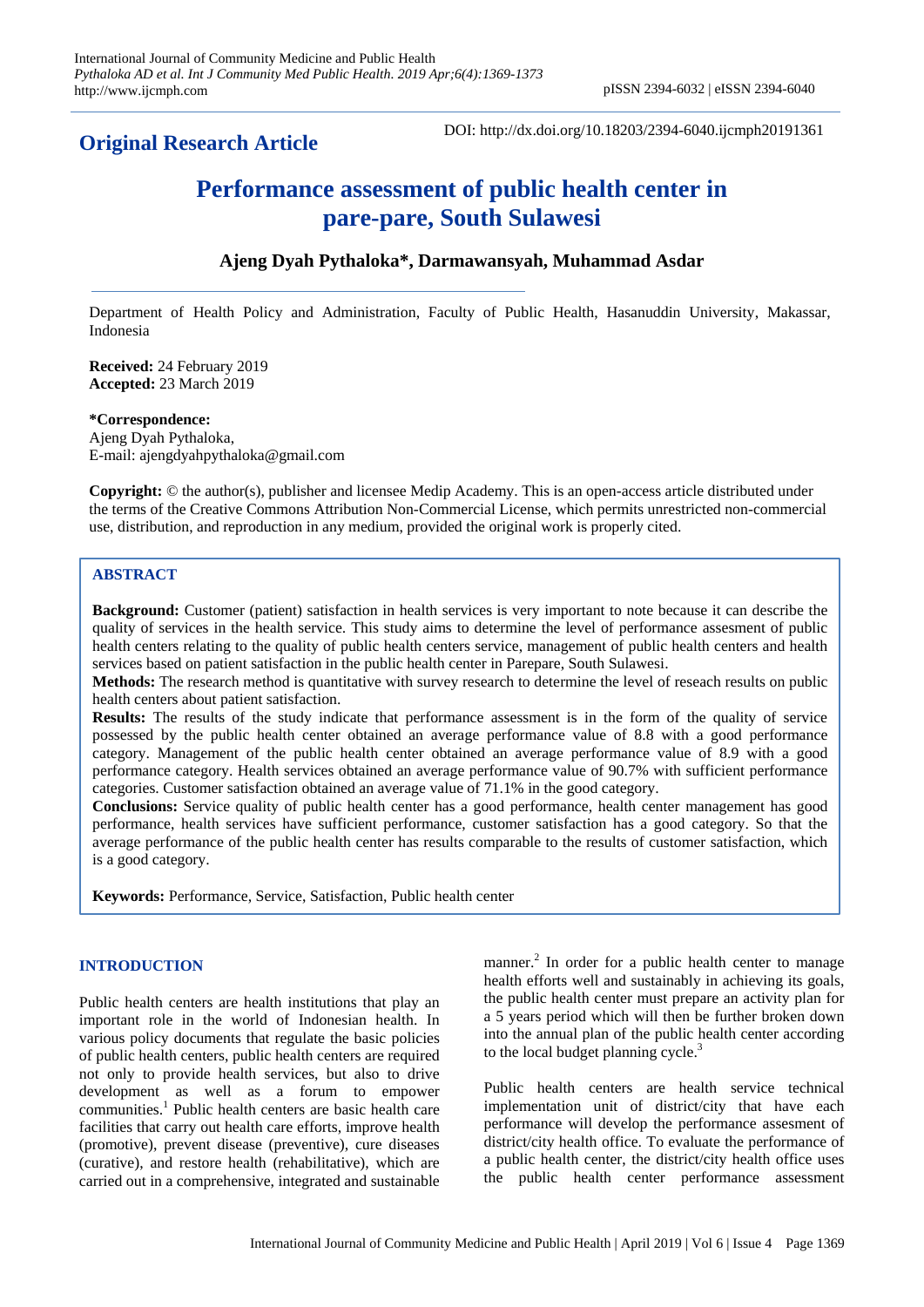instrument. The purpose of a performance assesment system is to quantify and assess quantitatively the achievement of organizational goals and tasks. The results of the assessment of organizational performance in the public sector besides being able to demonstrate organizational performance can also indicate the suitability of the use of funds.<sup>4</sup>

Evaluating the performance of public health centers that are carried out regularly is crucial to guarantee the quality of services and support the implementation of basic health management functions which are the responsibility of the district/city government. Based on these, the central government develops guidelines for evaluating the performance of public health centers, which is an attempt to evaluate the assessment of work outcomes or achievements of public health centers. The scope of the performance assessment of public health centers includes evaluating the achievement of health services results, management of public health centers, and service quality.<sup>5</sup>

The number of outpatient and inpatient visits at the Madising Na Mario public health center was 38,365 people, while in the Lakessi public health center there were  $31,362$  outpatient and inpatient visits.<sup>6,7</sup> From the data on number of patient visits by public health centers in the Parepare, South Sulawesi, the quality of service, quality and management of public health center will be known if it is not maximized by looking at the subject matter of human resources or other problems.

There are five factors that influence patient satisfaction, namely physical evidence, reliability, responsiveness, assurance, and empathy.<sup>8</sup> Customer satisfaction (patient) in health services is very important to note because it can describe the quality of service at the health servives facility. Knowing patient satisfaction is very useful for the relevant instance in order to evaluate the program being run and can find which parts need improvement.<sup>9</sup> In order for the results of performance assessment public health centers that have been obtained to meet the maximum standards; it can be strengthened by measuring patient's satisfaction. The measurement method can be known to what extent the quality of service in the public health center are not only from the institution but also according to the community in this case visitors or patients from the health center.

#### **METHODS**

This research is quantitative with a survey approach. This research was conducted at Madising Na Mario public health center and Lakessi public health center, Parepare, South Sulawesi in the period January 23-February 24, 2019. The populations of this study were patients at the public health center in Parepare, South Sulawesi (Mario Na Madising public health center and Lakessi public health center) totaling 106 people. While the study sample was 51 patients in the public health center with a simple random sampling technique. The analysis used was descriptive analysis which was then tabulated for quantitative data and developed a theoretical review analysis for qualitative data.

#### **RESULTS**

Based on the performance assesment of service quality of public health center in Parepare, it shows that the average value of the service performance of the public health center is 8.8 in the good category. The number of indicators that have performance assesments with a good category with a value of 10 are 4 indicators including the handling of high obstetric / risk complications, the error rate of examination of Acid Resistant Basil (BTA), adherence to ANC standards, and adherence to pulmonary TB testing standards. While the number of indicators that have performance assesments with less categories with a value of 5 is only 1 indicator, namely error rate malaria blood examination (Table 1).

Performance assessment of management from the public health center in Parepare, shows that the average value of management performance is 8.9 in the good category. The number of management has good performance in terms of 3, namely the operational management of public health centers with a value of 8.9, equipment and drug management at 9, and financial management by 10. Meanwhile the types of management that have performance assesments are enough for 7.8 workforce (Table 2).

Health service performance of publict health centers in Parepare, shows that the average value of health service performance is 90.7% with sufficient categories. Efforts to achieve performance were three with good categories, namely environmental health efforts (94.0%), prevention and eradication of infectious diseases (96.4%), and treatment efforts (100.4%). Whereas efforts to achieve performance in sufficient categories were health promotion efforts (84.6%), maternal and child health efforts (88.0%), efforts to improve community nutrition (84.7%), and health development efforts (87.1%) (Table 3).

Based on the customer satisfaction distribution of the community health center in Parepare, it has an average value of 71.1% in the good category. The biggest customer satisfaction is assurance (78.2%) then the next good category is reliability (73.9%) and emphaty (71.2%). Whereas customer satisfaction with sufficient categories is in responsiveness (66.5%) and tangibles (65.9%) (Table 4).

Achievement of performance from the public health center in the city of Parepare based on customer satisfaction, shows that the average performance has a good category that is comparable to the results of customer satisfaction (71.1%) obtained in good categories (Table 5).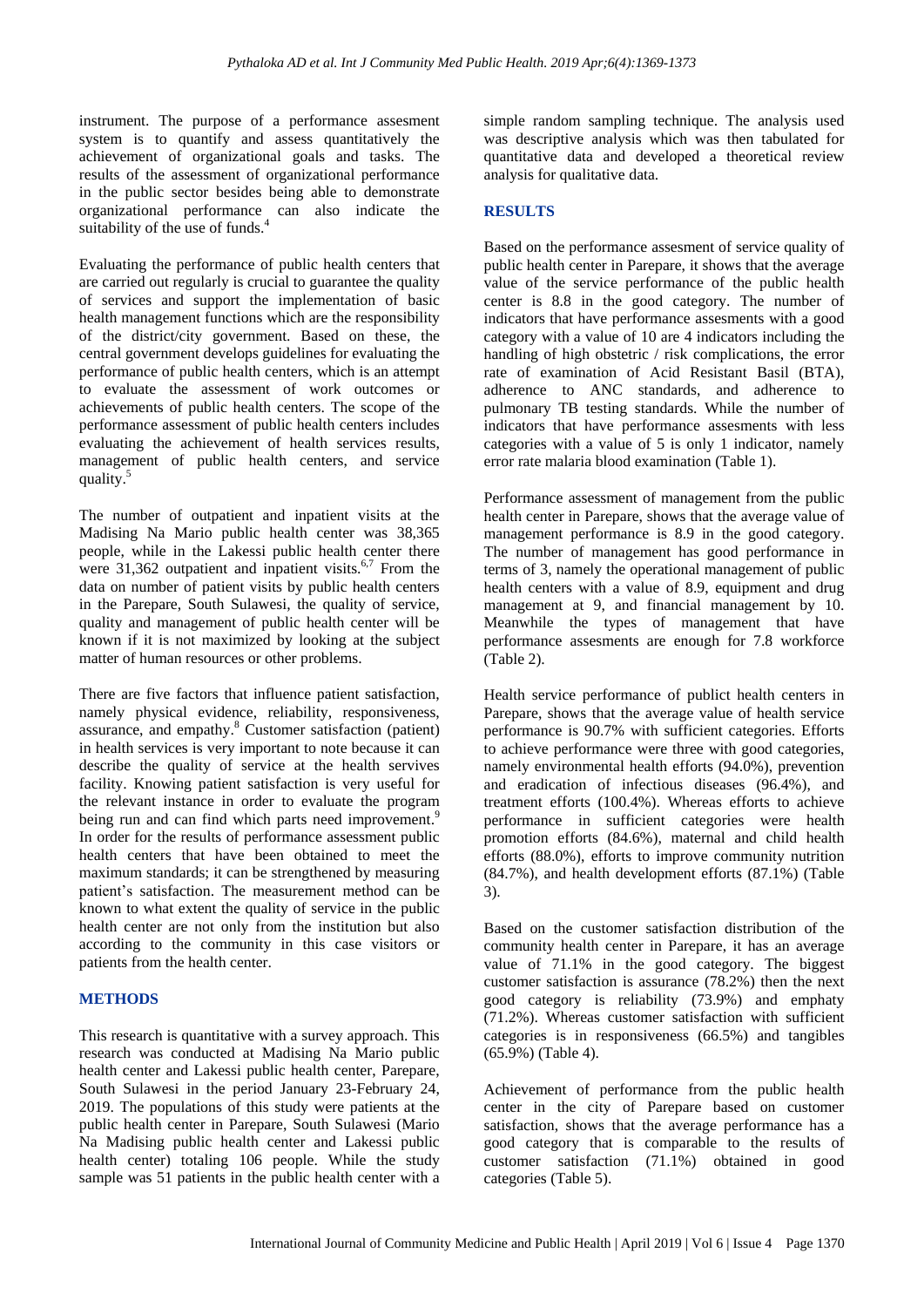#### **Table 1: Results of performance assessment on quality service of public health center in Pare-Pare, South Sulawesi.**

|                                                                         | <b>PHCM</b>     |                                                                                                                                                                 | <b>PHCL</b> |   | <b>Pare-Pare</b> |   |
|-------------------------------------------------------------------------|-----------------|-----------------------------------------------------------------------------------------------------------------------------------------------------------------|-------------|---|------------------|---|
| Type of variable/program                                                |                 | C                                                                                                                                                               | S           | C | S                | C |
| Drop out ANC services (K1-K4)                                           |                 | $\mathcal{L}$                                                                                                                                                   | 10          | 3 | 8.5              | 3 |
| <b>Childbirth by health workers</b>                                     |                 | $\overline{2}$                                                                                                                                                  | 10          | 3 | 8.5              | 3 |
| Handling high obstetric/risk complications                              | 10              | 3                                                                                                                                                               | 10          | 3 | 10               | 3 |
| Error rate examination for acid resistant basil (ARB)                   | 10              | 3                                                                                                                                                               | 10          | 3 | 10               | 3 |
| Error rate for malaria blood checks                                     | 0               |                                                                                                                                                                 | 10          | 3 | 5                |   |
| <b>Compliance with ANC standards</b>                                    | 10              | 3                                                                                                                                                               | 10          | 3 | 10               | 3 |
| <b>Compliance with pulmonary TB examination standards</b>               | 10              | 3                                                                                                                                                               | 10          | 3 | 10               | 3 |
| The level of patient satisfaction with public health center<br>services |                 | $\mathfrak{D}$                                                                                                                                                  | 10          | 3 | 8.5              | 3 |
| Availability of SOP / public health center service protection           |                 | $\mathfrak{D}$                                                                                                                                                  | 10          | 3 | 8.5              | 3 |
| <b>Public health center quality team</b>                                | $\mathbf{\tau}$ | $\overline{2}$                                                                                                                                                  | 10          | 3 | 8.5              | 3 |
| Average                                                                 | 8.3             | $\mathcal{D}_{\mathcal{A}}^{\mathcal{A}}(\mathcal{A})=\mathcal{D}_{\mathcal{A}}^{\mathcal{A}}(\mathcal{A})\mathcal{D}_{\mathcal{A}}^{\mathcal{A}}(\mathcal{A})$ | 10          | 3 | 8.8              | 3 |

\*Exp: S=Scope; C=Category: 1=Less (< 5.5); 2=Enough (5.5 – 8.4); 3=Good (≥8.5); Source: Secondary Data.

#### **Table 2:Results of performance assessment on public health center management in Pare-Pare, South Sulawesi.**

| Type of variable/program                    | <b>PHCM</b> |  | <b>PHC L</b> |  | <b>Pare-Pare</b> |  |
|---------------------------------------------|-------------|--|--------------|--|------------------|--|
|                                             | S           |  | S            |  | O                |  |
| Public health center operational management | 8.2         |  | 9.6          |  | 8.9              |  |
| Tools and medicine management               |             |  | 10           |  |                  |  |
| <b>Financial management</b>                 | 10          |  | 10           |  | 10               |  |
| Workforce management                        | 5.5         |  | 10           |  | 7.8              |  |
| Average                                     | 7.9         |  | 9.9          |  | 89               |  |

\*Exp: S=Scope; C=Category : 1=Less (< 5.5); 2=Enough (5.5 – 8.4); 3=Good (≥ 8.5); Source : Secondary Data.

#### **Table 3: Results of performance assessment on health service of public health center in Pare-Pare, South Sulawesi**

|                                                             | <b>PHCM</b> |                | <b>PHC L</b> |               | <b>Pare-Pare</b> |                |
|-------------------------------------------------------------|-------------|----------------|--------------|---------------|------------------|----------------|
| Type of variable/program                                    |             | C              | S            | C             | S                |                |
| <b>Health promotion efforts</b>                             | 76.0        |                | 93.1         | 3             | 84.6             | 2              |
| <b>Environmental health efforts</b>                         | 88.0        | $\overline{2}$ | 100.0        | 3             | 94.0             | 3              |
| Maternal and child health efforts including family planning | 90.0        | 2              | 85.9         | 2             | 88.0             | 2              |
| Efforts to improve community nutrition                      | 87.0        | $\overline{2}$ | 82.3         | $\mathcal{L}$ | 84.7             | $\overline{2}$ |
| Efforts to prevent and eradicate communicable diseases      | 97.0        | 3              | 95.8         | 3             | 96.4             | 3              |
| <b>Treatment efforts</b>                                    | 94.0        | 3              | 106.7        | $\mathcal{E}$ | 100.4            | $\mathcal{R}$  |
| <b>Development health efforts</b>                           | 80.0        |                | 94.2         | 3             | 87.1             | 2              |
| Average                                                     | 87.4        | 2              | 94.0         | 3             | 90.7             | $\mathfrak{D}$ |

\*Exp: S=Scope (%); C=Category : 1=Less ( $\leq 80\%$ ); 2=Enough (81 – 90%); 3=Good ( $\geq 91\%$ ); Source : Secondary data.

#### **Table 4: Customer satisfaction distribution of public health center in Pare-Pare, South Sulawesi.**

| <b>Dimension of satisfaction</b> | $PKM M + L Kota$ Parepare |  |  |  |  |
|----------------------------------|---------------------------|--|--|--|--|
|                                  | S                         |  |  |  |  |
| <b>Tangibles</b>                 | 65.9                      |  |  |  |  |
| <b>Reliability</b>               | 73.9                      |  |  |  |  |
| <b>Responsiveness</b>            | 66.5                      |  |  |  |  |
| <b>Assurance</b>                 | 78.2                      |  |  |  |  |
| <b>Emphaty</b>                   | 71.2                      |  |  |  |  |
| Average                          | 71.1                      |  |  |  |  |

\*Exp: S=Scope (%); C=Category : 1=Less (≤ 33%); 2=Enough (34 - 67%); 3=Good (≥ 68%); Source : Primary Data.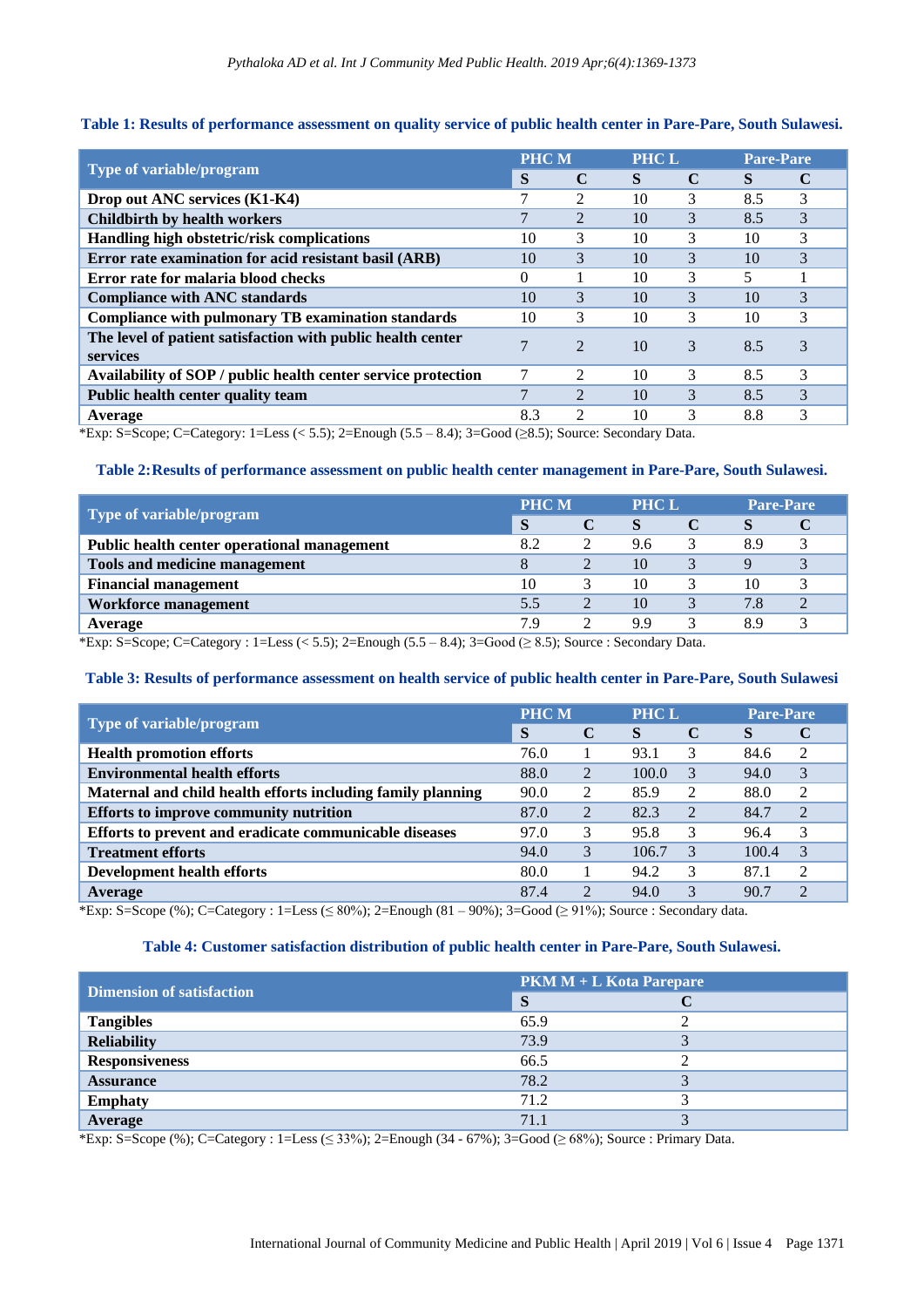#### **Table 5: Results of performance assessment on public health center based customer satisfaction in Pare-Pare, South Sulawesi.**

|                                        | <b>Performance assessment</b> |                |  |                   |      |               | Customer |              |  |
|----------------------------------------|-------------------------------|----------------|--|-------------------|------|---------------|----------|--------------|--|
| <b>Average results</b>                 |                               | <b>Ouality</b> |  | <b>Management</b> |      | <b>Effort</b> |          | satisfaction |  |
|                                        | S                             |                |  |                   |      |               |          |              |  |
| Public health center $M + L$ Pare-Pare | 8.8                           |                |  |                   | 90.7 |               |          |              |  |

\*Exp: S=Scope; C=Category (1=Less, 2=Enough, 3=Good); Source : Primary data.

#### **DISCUSSION**

Achievement of performance in terms of the quality coverage of health services on average has a level of achievement with a good category, but from 10 there are 1 variable/indicator which is still in the less category with a value of 5, namely the malaria blood check error rate. Malaria blood examination is categorized as lacking because the achievement of performance targets is not yet achieved, the cause of which is a large enough area by public health centers and human resources in the public health centers so that the implementation of malaria blood tests is not optimal. Aida Andriani stated that a standard that must be achieved by health workers who provide services to patients as well as possible so that patients get satisfying services. Health workers have a very important role in service, therefore officers should not neglect the task of serving patients, this can reduce the level of patient satisfaction.

The management of the public health centers is in a good category because management is carried out such as problem analysis, problem formulation, objectives of activities, objectives, implementation, supervision of both the recording as accountability in carrying out wellorganized activities.<sup>11</sup> Shobirin said that if want to improve service quality, what needs to be improved is the implementation of health center management and staff work commitment so that with the implementation of health center management and good work commitment, the implementation of health center management will be good, and the quality of medical services will be good too.<sup>11</sup> Research conducted by Arifudin, Sudirman, and Mohamad Andri stated that the availability of human resources greatly influences the success of health development. The procurement of human resources aims to determine the number and type of vitality that is in accordance with needs. If human resource needs are not well planned, there will be a shortage of personnel that affects service and patient comfort and results in increased workload.<sup>12</sup>

The results of measuring the health service performance of the public health centers which have an average value of performance with sufficient categories. Research conducted by Soputan, Kolibu and Mandagi at Ratahan Public Health Center in Southeast Minahasa District showed that the implementation of health services was mandatory for poor health services because the implementation of health services for several environmental health programs was only a formality in the form of reports. Health human resources who are the implementers of mandatory health care programs are still lacking, all health workers in each program have participated in training, supervision and monitoring from the health office has not been effectively carried out.<sup>1</sup>

Customer satisfaction at the public health centers in Parepare has an average value in the good category. Based on research conducted at the Paccerekang public health center by Mudjid, Arman, Gobel, and Burhanuddin said that, if the services received by patients were good, the patients would be satisfied and put their trust in the puskesmas facilities. However, there are patients who say they lack trust in the services provided by the Paccerakang public health center because patients feel that the services provided are not good or not in accordance with their wishes, so patients prefer other health centers.<sup>14</sup>

The results of performance achievements are based on customer satisfaction in Pare-pare Public Health Center which has an average achievement outcome with a good category. The results of performance achievements are comparable to the results of customer satisfaction at Parepare public health center. Etlidawati and Handayani said that the quality of health services greatly affects the level of patient satisfaction. The level of patient satisfaction can be seen from the quality of health services. Patients who express good satisfaction generally get good service too. The quality of good service has a positive impact on the recovery of patients in accordance with the nature of basic services of health services is to meet the needs and demands of the users of health services.<sup>15</sup>

#### **CONCLUSION**

Service quality of public health center has a good performance, health center management has good performance, health services have sufficient performance and customer satisfaction has a good category. So that the average performance of the public health center has results comparable to the results of customer satisfaction, which is a good category.

*Funding: No funding sources Conflict of interest: None declared Ethical approval: The study was approved by the Institutional Ethics Committee*